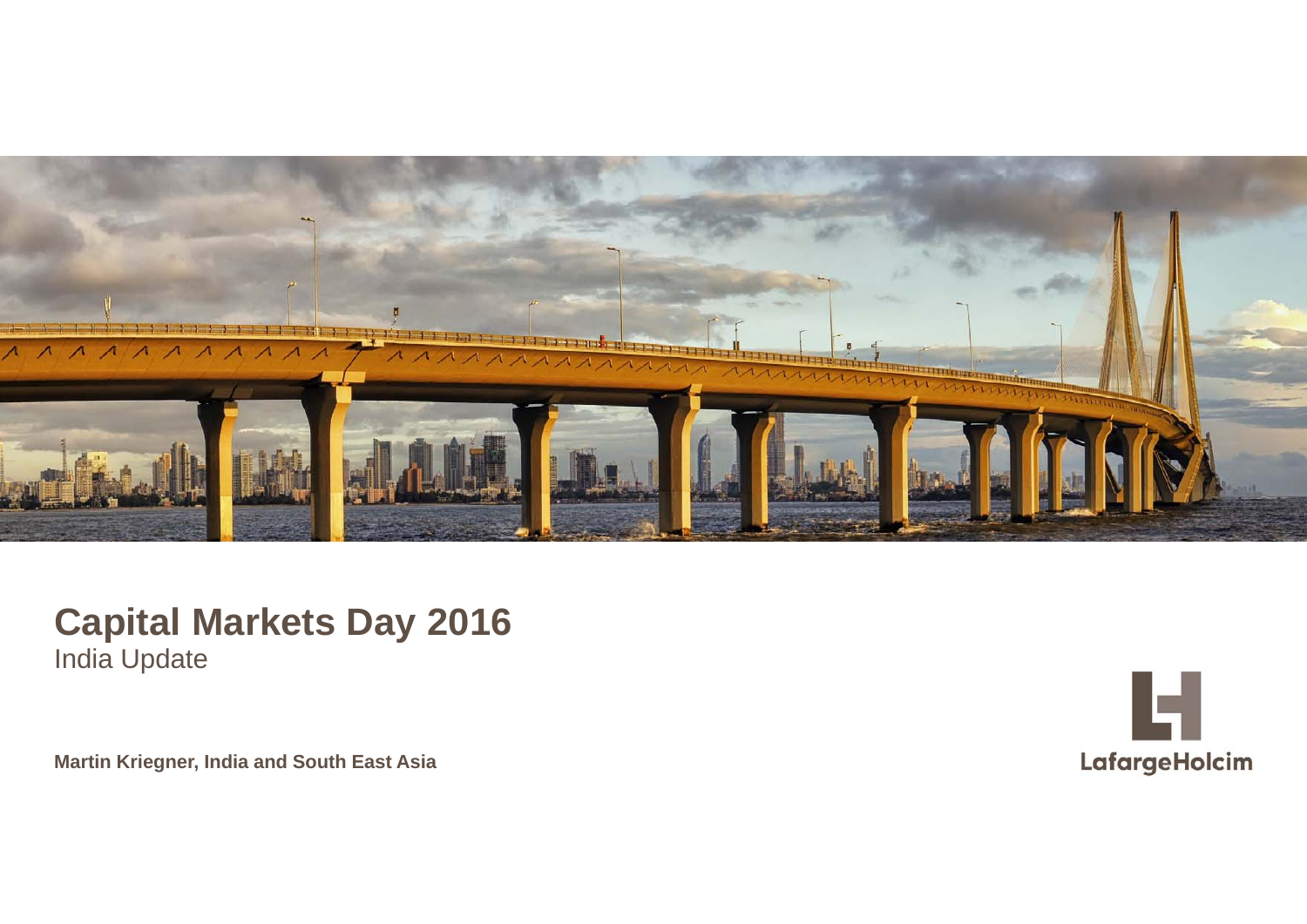#### **India – Overview**



|                                   | <b>LTM 2016</b> |
|-----------------------------------|-----------------|
| Net sales (mCHF)                  | 2993            |
| <b>Operating EBITDA (mCHF)</b>    | 521             |
| Cement volume sold (mt)           | 46              |
| RMX volume sold (mm <sup>3)</sup> | 2               |
| Cement capacity (mt)              | 67              |
| FTE # (YE 2015)                   | 18,240          |

#### **Strengths**

- Well positioned for future growth
- Balanced footprint in attractive markets
- Strong dealer & retailer network
- Two strong brands with price premium
- Pan India RMX network to capture infrastructure demand

Ist. LafargeHolcim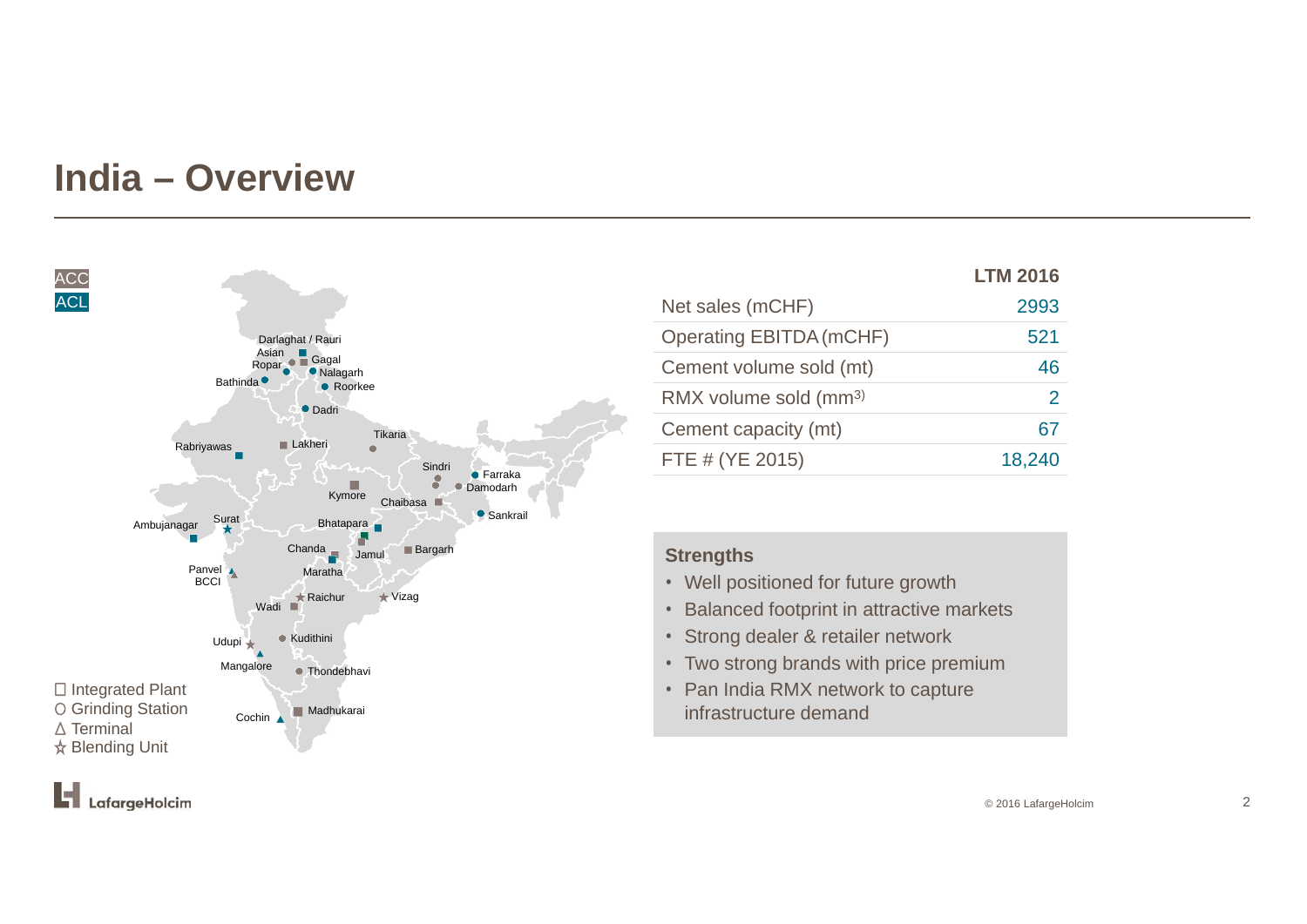### **Situation beginning of 2016**

- $\geq$  Collapse in Pricing towards the end of 2015
- Potential to strengthen pricing management and marketing excellence
- Opportunity to benefit from decreasing fuel cost and other cost saving initiatives

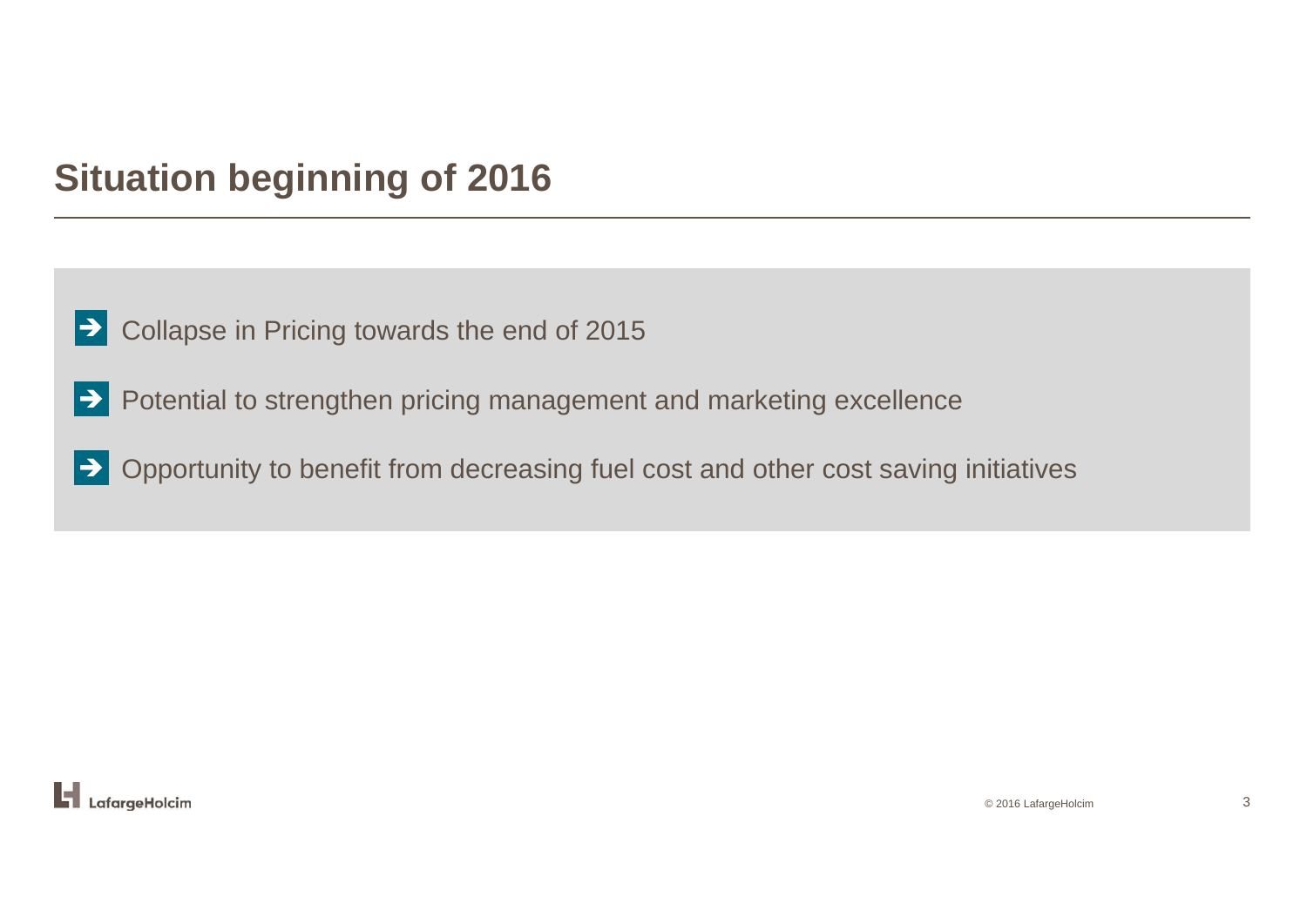# **Turnaround 2016 : Overall, CHF 38m op EBITDA improvement over 2015 YTD**

#### Operating EBITDA, CHF Million

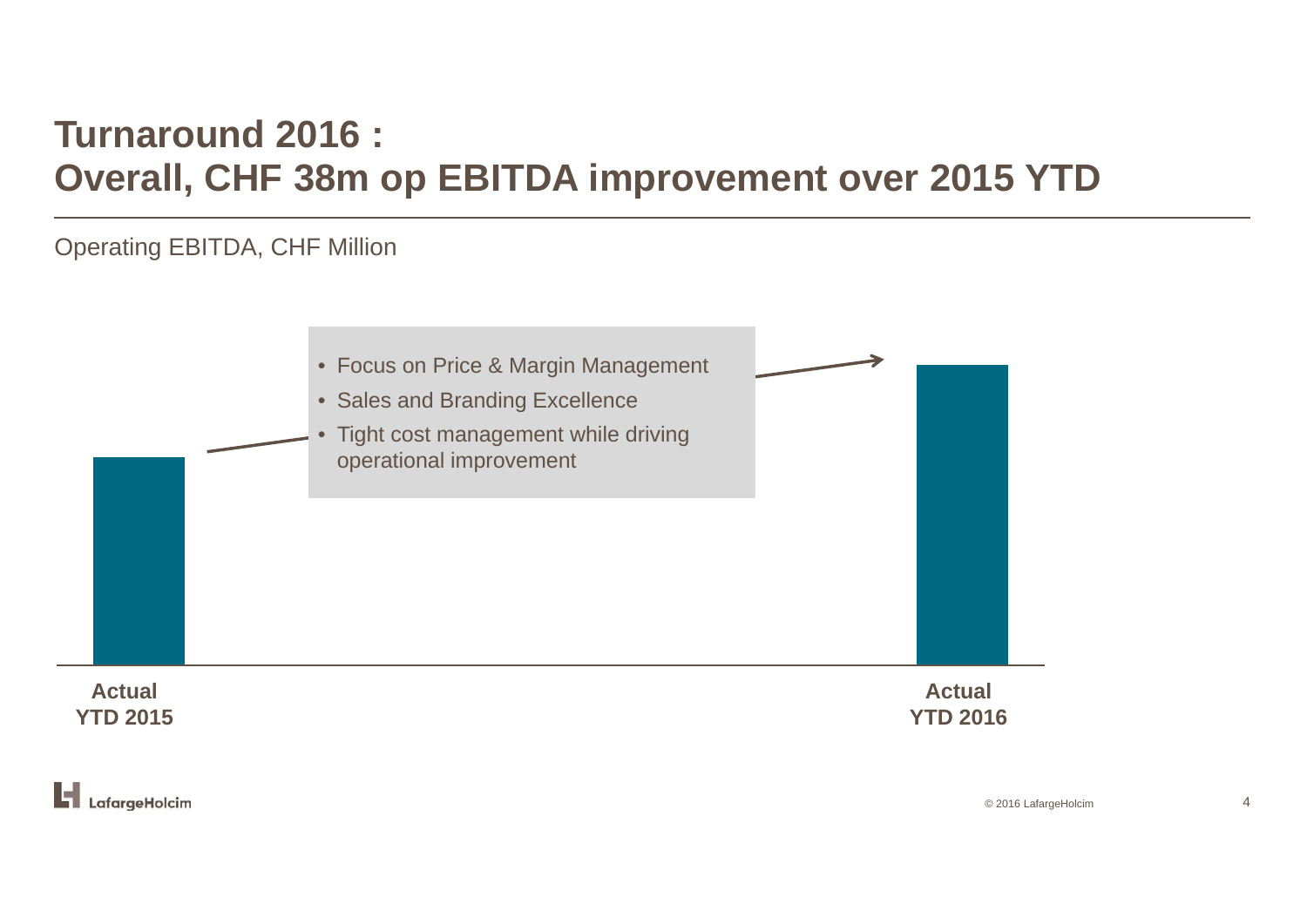#### **Focus on price & margin management**



- Reversed falling price trend from March 2016
- Implemented a monsoon strategy to mitigate price erosion during monsoon period
	- $\rightarrow$  Detailed targets based on monsoon intensity, price elasticity, brand equity & market environment
- Established Pricing Academy to implement Pricing Projects for margin improvement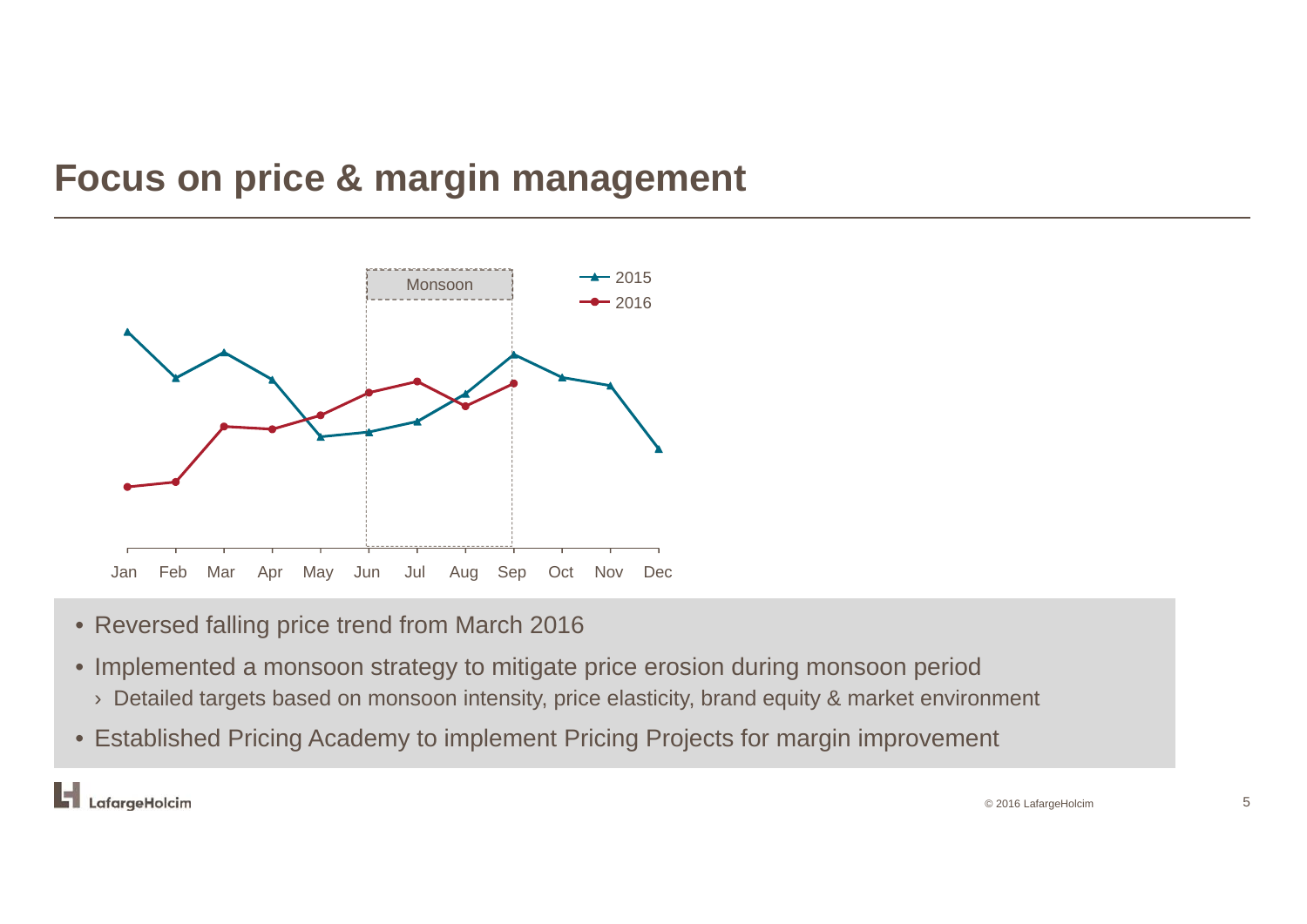#### **Differentiation through Sales & Branding Excellence**



1) Construction Development Lab

L, LafargeHolcim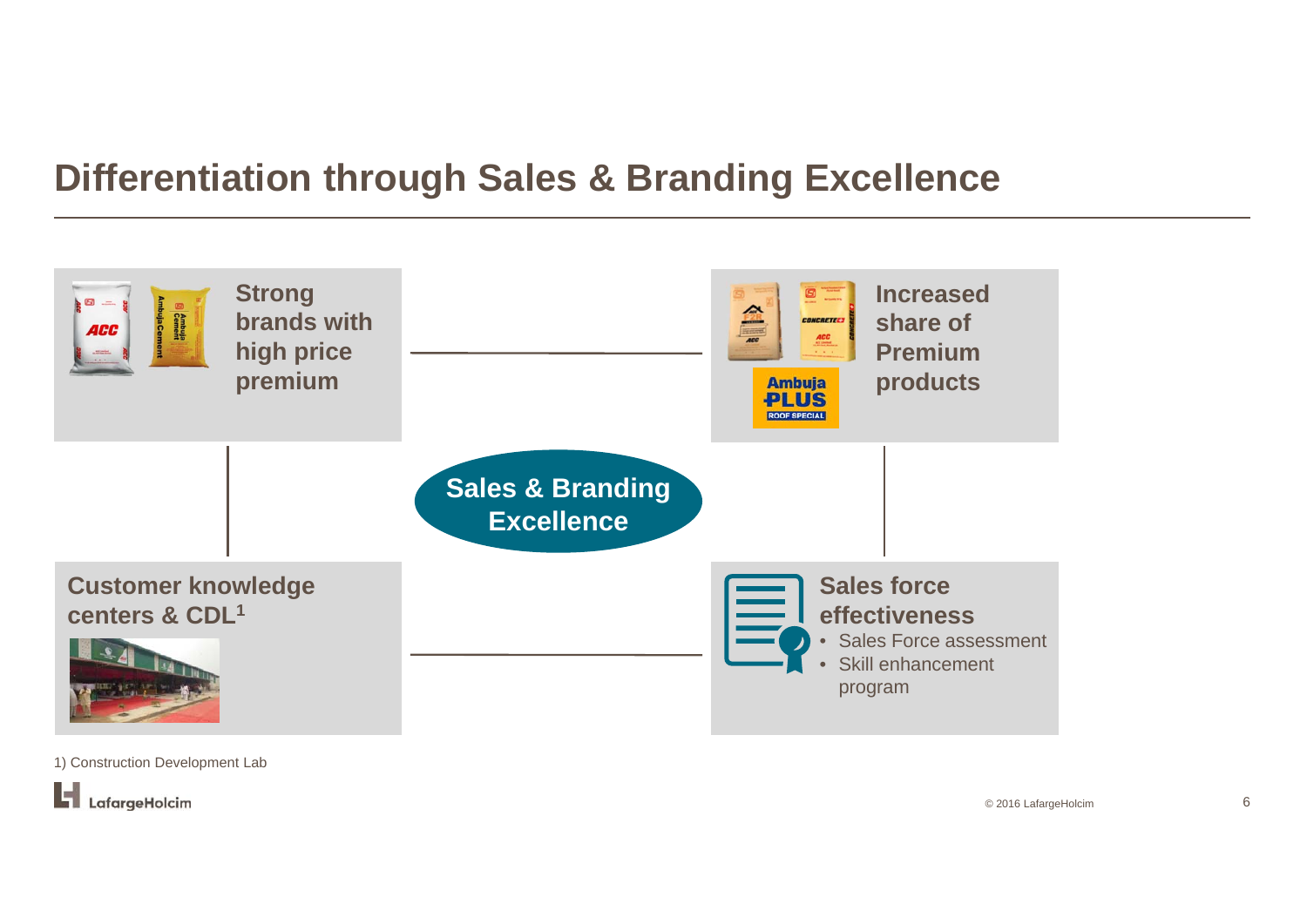# **Increased Fuel Flexibility has generated CHF 60 m savings**



- Usage of petcoke doubled, from 30% to 60% of total fuel mix, Cement Kilns and Captive Power Plants combined
- Favorable pricing by leveraging centralised Group's Solid Fuels Purchasing entity
- Overall weighted average cost of fuels went down by 21% YTD versus last year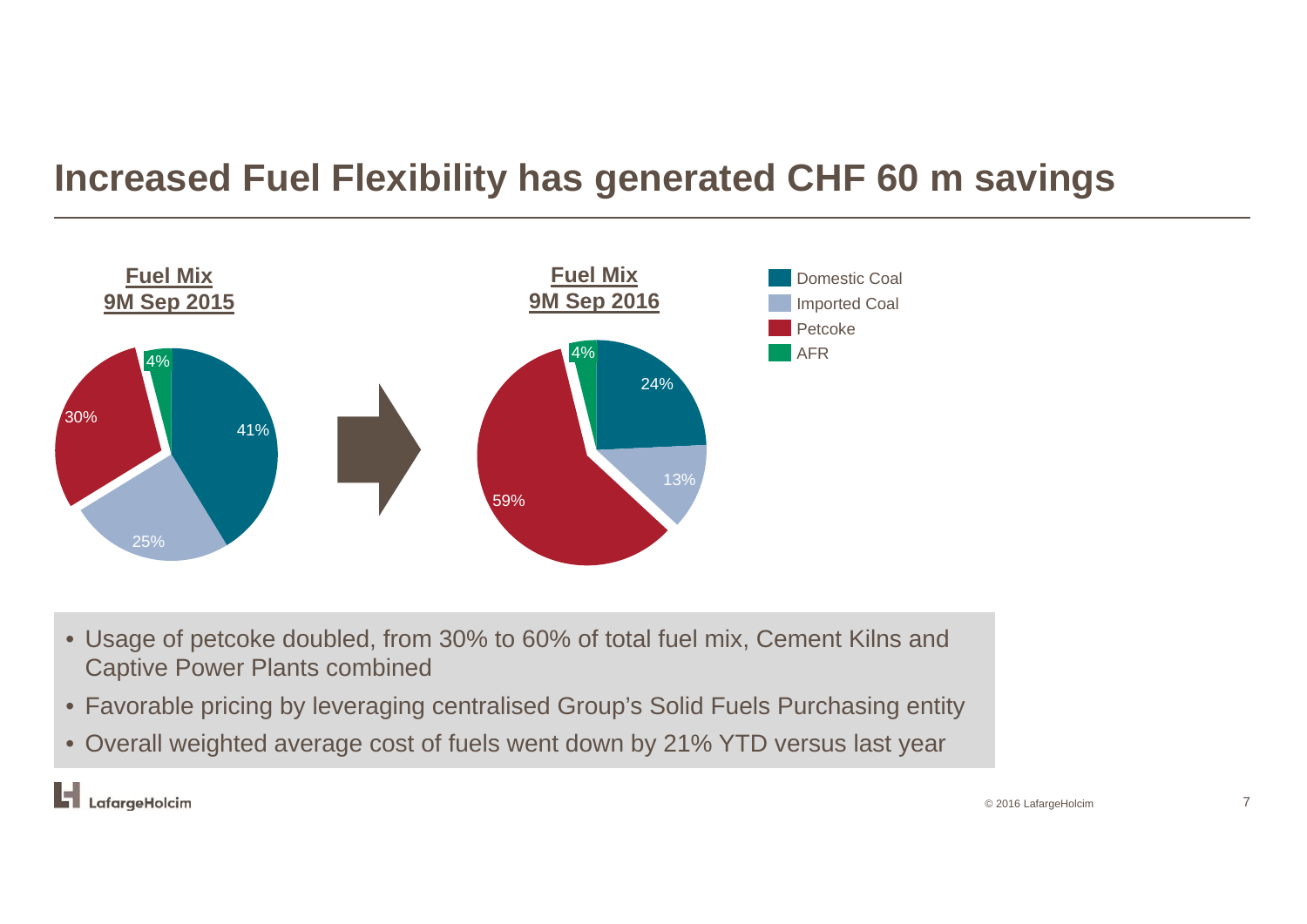#### **Optimization in Raw Material cost delivered CHF 10 m savings YTD**

| <b>Clinker</b><br>Factor<br>reduction | Overall reduction in Clinker Factor led to a saving of CHF 10 million YTD<br>versus last year<br>Increased share of sustainable blended cements<br>Increased addition of Fly Ash and Slag<br>Fly Ash and Slag cost lower thanks to reduced freight rates and long-term contract |
|---------------------------------------|---------------------------------------------------------------------------------------------------------------------------------------------------------------------------------------------------------------------------------------------------------------------------------|
| Other raw<br>materials                | Savings of CHF10+ million YTD versus last year<br>Alternative raw materials<br>• Gypsum optimization                                                                                                                                                                            |

**Alignment with our sustainability ambitions**